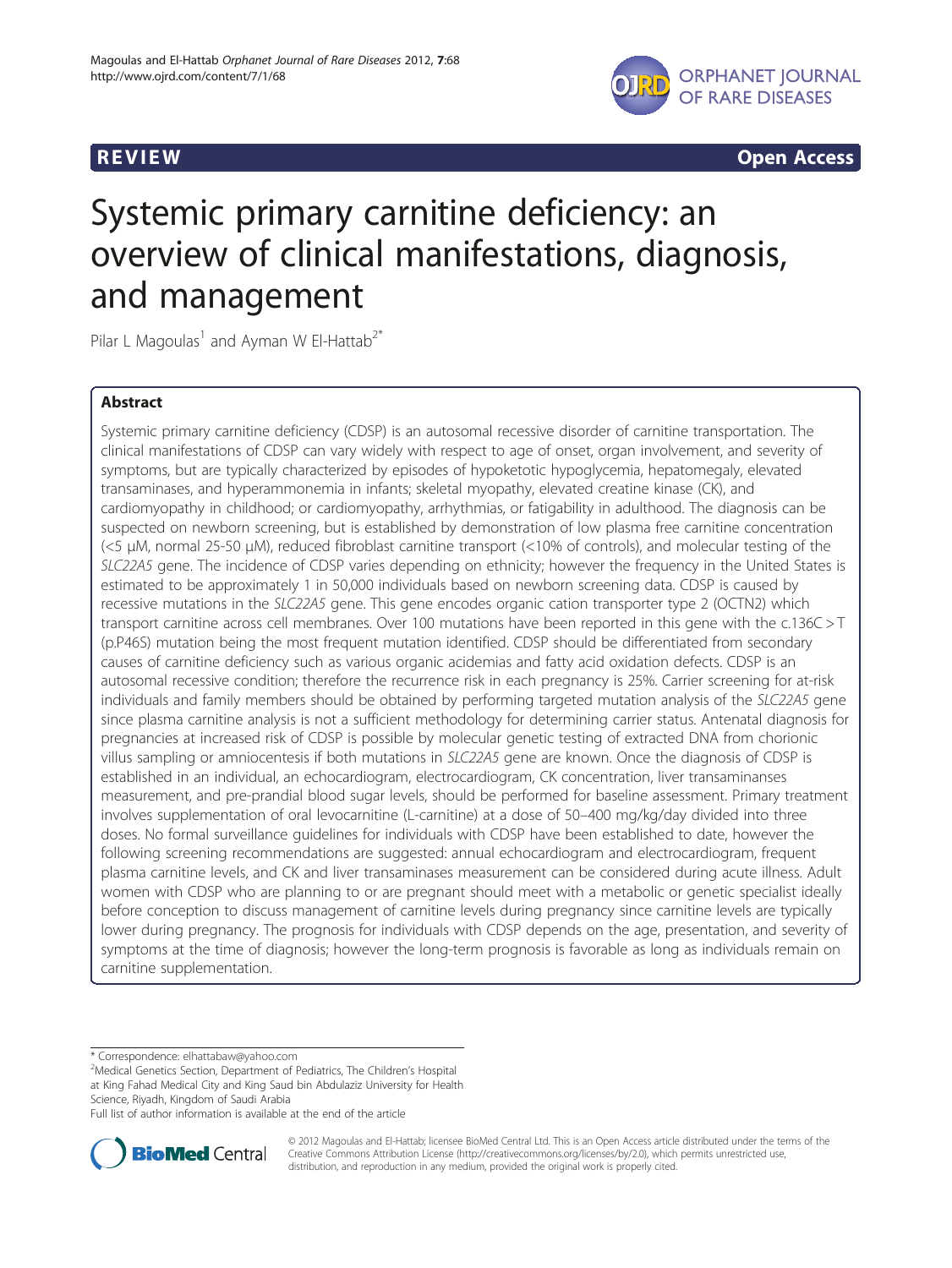## Disease name and synonyms

Systemic primary carnitine deficiency Carnitine deficiency Systemic primary (CDSP) Carnitine uptake deficiency (CUD) Systemic carnitine deficiency (SCD) Primary carnitine deficiency Deficiency of plasma-membrane carnitine transporter

## Definition and diagnostic criteria

Systemic primary carnitine deficiency (CDSP) is an autosomal recessive disorder of carnitine transportation typically characterized by episodes of hypoketotic hypoglycemia, hepatomegaly, elevated transaminases, and hyperammonemia in infants; skeletal myopathy, elevated creatine kinase (CK), and cardiomyopathy in childhood; or fatigability in adulthood [\[1\]](#page-5-0). There is a considerably broad phenotypic range associated with this condition, ranging from early infantile decompensation to adults who are asymptomatic, therefore, establishing the diagnosis early is essential to guide management. The diagnosis can be suspected on newborn screening, but is established by demonstration of low plasma free carnitine concentration  $\langle$  <5 μM, normal 25-50  $\mu$ M), reduced fibroblast carnitine transport (<10% of controls), and molecular testing of the SLC22A5 gene [[2](#page-5-0)].

## Epidemiology

The incidence of CDSP varies depending on ethnicity. In Japan, the incidence of CDSP is approximately 1 in 40,000 [[3\]](#page-5-0), whereas the frequency in Australia is approximately 1 in 120,000 [[4](#page-5-0)]. The frequency in the United States and Europe has not been established, however is estimated to occur in approximately 1 in 20,000 - 70,000 individuals based on newborn screening data from various states including Missouri, Texas, and California [personal communication]. Since some individuals with CDSP may remain asymptomatic throughout their entire life, the prevalence of CDSP in the general population may be much higher than originally anticipated since this particular cohort may be underascertained and undiagnosed.

CDSP is an autosomal recessive condition; therefore, we would expect the disorder to occur with equal frequency in males and females. However, apparent sex ratio may be skewed because more adult women may be diagnosed secondary to their infants being diagnosed with CDSP and more adult women than men may actually experience symptoms related to CDSP, particularly during pregnancy which can exacerbate symptoms.

#### Clinical description

The clinical manifestations of CDSP can vary widely with respect to age of onset, organ involvement, and severity of symptoms. The most common presentations are in infancy and early childhood with either metabolic decompensation or cardiac and myopathic manifestations, respectively. Adults with CDSP have been reported with mild or no symptoms.

#### Infantile metabolic (hepatic) presentation

Approximately half of the reported patients present around the age of 2 years old (range: 3 months – 2.5 years) with metabolic decompensation characterized by episodes of hypoketotic hypoglycemia, hyperammonemia, hepatomegaly, elevated transaminases, and hepatic encephalopathy (poor feeding, irritability, lethargy). These episodes may be triggered by fasting or common illnesses such as upper respiratory tract infections. Cardiomyopathy, skeletal muscle weakness, and mildly elevated creatine kinase (CK) values may be seen in older children with this presentation. Without treatment with intravenous dextrose infusions during these episodes, children may fall into a coma and die [\[5](#page-5-0)].

#### Childhood myopathic (cardiac) presentation

The remaining half of patients typically present in later childhood around the age of 4 years (range: 1 year to 7 years) with dilated cardiomyopathy, hypotonia, muscle weakness, and elevated CK. Cardiomyopathy in individuals with CDSP can be progressive and may result in death before a diagnosis is established or treatment initiated.

#### Adulthood presentation

Adults with CDSP have been reported with no symptoms or mild symptoms including decreased stamina or easy fatigability [[1,6](#page-5-0)–[9\]](#page-5-0). Some women with CDSP have been ascertained after newborn screening identified low carnitine levels in their infants. Carnitine is transferred from the placenta to the fetus during the prenatal period. Therefore, shortly after birth, carnitine levels in newborns reflect those of the mother [[10,11](#page-5-0)]. Expanded newborn screening via tandem mass spectroscopy subsequently detects the low carnitine level in the newborn providing a false-positive result of CDSP for the child. This result should prompt the clinician to probe further into the maternal history and to obtain carnitine levels on the mother since it may be an indication of underlying CDSP in the mother. In studies of women who were ascertained in this way, approximately half were asymptomatic whereas the other half indicated a history of decreased stamina or easy fatigability [\[1,7](#page-5-0)–[9\]](#page-5-0). Symptoms, such as decreased stamina or worsening cardiac arrhythmia, may become unmasked during pregnancy [[1,8](#page-5-0)]. This could be due to the increased energy consumption and metabolically challenging state of pregnancy, as well as the normal physiologic decreases in plasma carnitine levels that can occur in any pregnancy [[12](#page-5-0)]. Cardiac findings such as dilated cardiomyopathy and arrhythmias have also been reported in a few adult patients with CDSP [[7](#page-5-0)].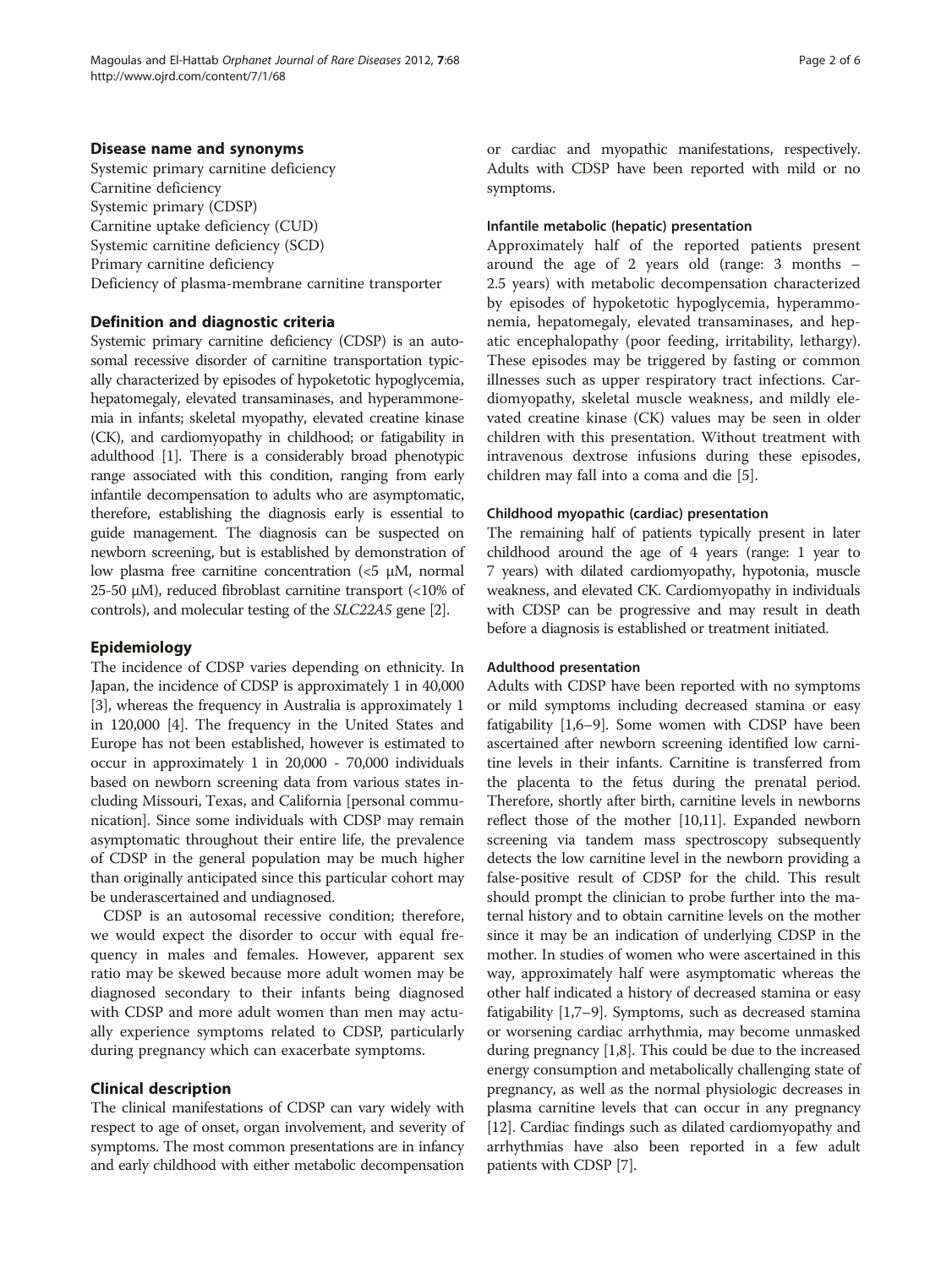Other, less common, manifestations that can occur in individuals with CDSP include anemia [\[13](#page-5-0)], proximal muscle weakness and developmental delay [\[14](#page-5-0)], respiratory distress [[15](#page-5-0)], and arrhythmias and electrocardiogram abnormalities [[8,16\]](#page-5-0).

## Etiology

Carnitine (3-hydroxy-4-trimethylaminobuyric acid) is mostly derived from dietary intake, but can also be synthesized from lysine and methionine in the liver and kidney. Carnitine is required for the transfer of long-chain fatty acids from the cytoplasm into the mitochondria for beta oxidation [\[5](#page-5-0)]. During periods of fasting, fatty acids are the predominant source of energy production. Thus, if carnitine is deficient, this will result in defective fatty acid oxidation. When fat cannot be utilized glucose is consumed without regeneration via gluconeogenesis resulting in hypoglycemia. In addition, fat released from adipose tissue accumulate in the liver, skeletal muscle, and heart resulting in hepatic steatosis and myopathy [\[2](#page-5-0)].

CDSP is caused by recessive mutations in the SLC22A5 gene. This gene encodes organic cation transporter type 2 (OCTN2), which is part of a larger family of OCTNs that play a significant role in transporting organic cation compounds across cell membranes. OCTN2 transfers carnitine across the cell membrane in a sodium-dependent manner. When OCTN2 is not working properly, this can result in improper transfer of carnitine across the cell membrane resulting in a) urinary carnitine wasting leading to low plasma carnitine levels, and b) decreased intracellular carnitine accumulation.

The SLC22A5 gene is located on chromosome 5q23.3 and is comprised of 10 exons spanning approximately 3.2 kilobases (kb). The gene product, OCTN2, is a transmembrane protein composed of 557 amino acids that includes 12 transmembrane domains and one ATP binding domain. Over 100 mutations have been reported in this gene in the Human Gene Mutation Database ([http://www.](http://www.hgmd.cf.ac.uk/ac/index.php) [hgmd.cf.ac.uk/ac/index.php](http://www.hgmd.cf.ac.uk/ac/index.php)) and the SLC22A5 database at the ARUP Laboratories [\(http://www.arup.utah.edu/data](http://www.arup.utah.edu/database/OCTN2/OCTN2_display.php)[base/OCTN2/OCTN2\\_display.php](http://www.arup.utah.edu/database/OCTN2/OCTN2_display.php)). Approximately half of these mutations are missense, while the other half are composed of nonsense, splice site, and deletion/insertion mutations. These mutations result in dysfunctional OCTN2 gene product and decreased carnitine transport in various tissues. Li et al. sequenced the SLC22A5 gene in 70 infants with low carnitine levels detected by newborn screening and identified two mutations in 23 infants and one mutation in 25 infants for a detection rate in this population of nearly 70%. The most frequently occurring mutation in this cohort was the  $c.136C > T$  (p.P46S) mutation which was identified in about 15% of the mutant alleles [[9](#page-5-0)]. The p.P46S mutation was initially reported in mothers with primary carnitine deficiency identified by

expanded newborn screening in the child [\[8\]](#page-5-0). Subsequent studies found that the p.P46S mutation is most frequently encountered in asymptomatic or minimally symptomatic adults. The presumption that this mutation may be associated with a milder phenotype was further suggested by studies that demonstrated that the OCTN2 protein product with this mutation retains some residual carnitine transport activity [\[17\]](#page-5-0).

## Diagnostic methods

## Plasma free carnitine concentration

Measurement of plasma carnitine levels of individuals with CDSP will show extremely reduced plasma free car-nitine levels (<5 μM, normal 25-50 μM) [[1\]](#page-5-0). Urine carnitine excretion in individuals with CDSP who are on carnitine supplementation is typically very high. The diagnosis of CDSP may first be suspected when low plasma carnitine concentration is identified via newborn screening using tandem mass spectrometry (i.e. low levels of free carnitine (C0)) [\[18](#page-5-0)]. However, since carnitine is transferred across the placenta to the fetus during intrauterine life, shortly after birth, the infants' carnitine level may actually be a reflection of their mothers' carnitine levels [\[10](#page-5-0)]. This may lead to a false positive diagnosis of CDSP in the infant, but a true positive diagnosis of CDSP in the mother. Carnitine levels in unaffected newborns should normalize within two weeks after birth, therefore, if the initial newborn screen is suggestive of carnitine deficiency, a repeat plasma carnitine analysis should be performed. If the carnitine levels normalize without carnitine supplementation, then there is no additional need to screen the infant for carnitine deficiency.

## Molecular

Further confirmation of the diagnosis, however, relies on molecular genetic testing of the SLC22A5 gene. Sequence analysis is clinically available and can detect at least one mutation in approximately 70% of affected individuals. Large deletions and duplications of the SLC22A5 gene, while not a common mechanism of causing CDSP, have been identified in at least one individual with this diagnosis [[9\]](#page-5-0). Therefore, if sequence analysis is negative, or only detects one mutation in an individual strongly suspected of having CDSP, then array comparative genomic hybridization (aCGH) is recommended to screen for larger deletions and duplications that may involve part of or the entire SLC22A5 gene.

# Fibroblast carnitine transport

If molecular and aCGH fail to detect mutations or large deletions of the gene, then a skin biopsy may be considered to assess carnitine transport in cultured fibroblasts. Carnitine transport in skin fibroblast from individuals with CDSP is typically reduced below 10% of control rates [\[2,19\]](#page-5-0).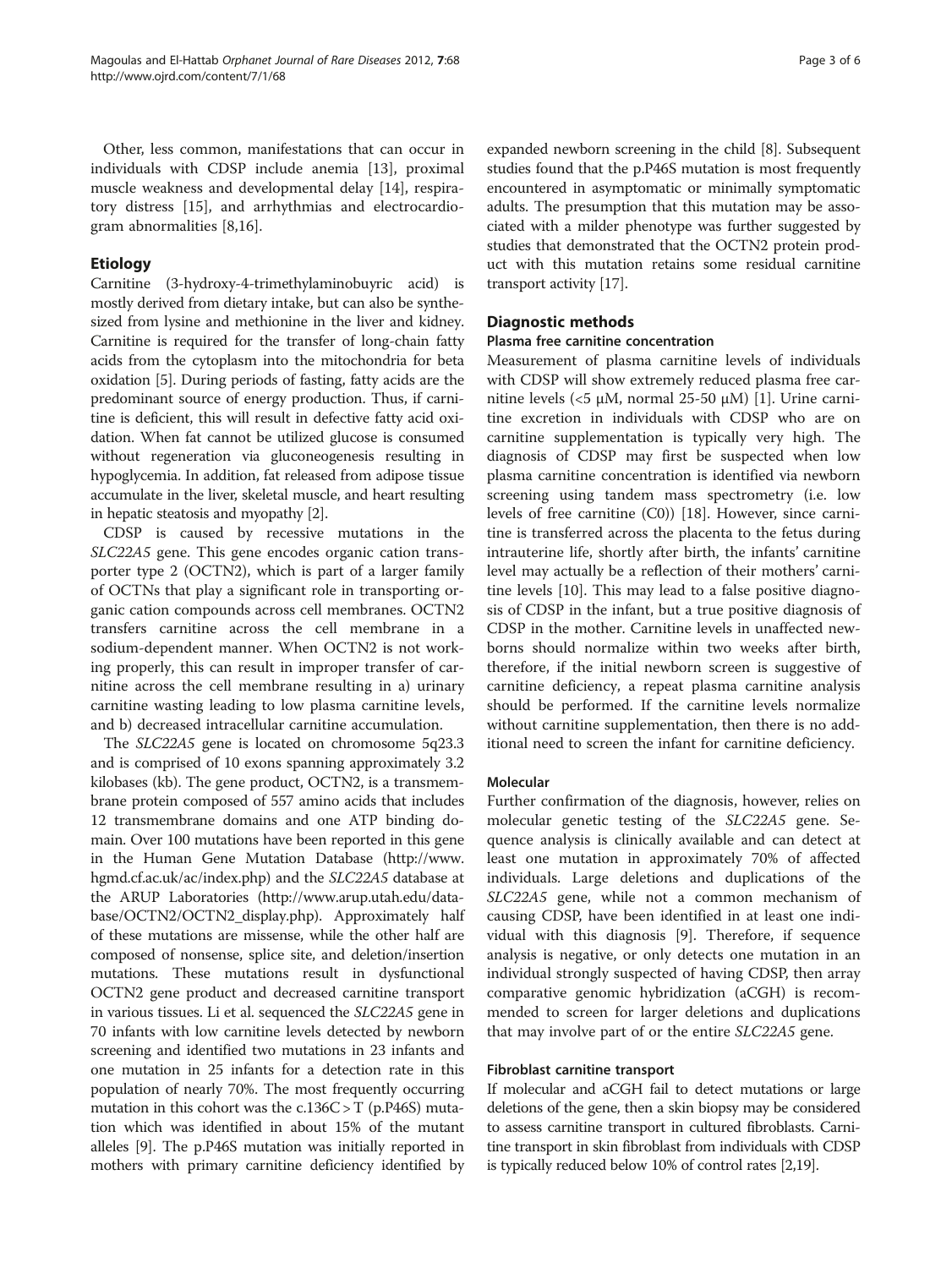## Differential diagnoses

CDSP should be differentiated from secondary causes of carnitine deficiency. Several groups of inherited metabolic disorders can cause carnitine deficiency, including, organic acidemias and fatty acid oxidation defects such as very long chain acyl-CoA dehydrogenase (VLCAD), mediumchain acyl-CoA dehydrogense (MCAD), long-chain hydroxyacyl-CoA dehydrogenase (LCHAD), and carnitine palmitoyltransferase II (CPT II) deficiencies. CDSP can be differentiated from other fatty acid oxidation defects by demonstration of very low free carnitine levels in plasma (C0) with normal acylcarnitine profile (the concentration of different length acylcarnitine species).

Pharmacological therapy, such as cyclosporine, pivampicillin, and valproate, malnutrition, renal tubular dysfunction, prematurity, and prolonged TPN (total parenteral nutrition) feedings without carnitine supplementation may also cause secondary carnitine deficiency. CDSP can be differentiated from these conditions by careful review of the patient's medical history, medication history, and biochemical laboratory test results. If plasma carnitine levels are extremely low, and if carnitine levels do not respond to removing the offending agent, then one could pursue further diagnostic testing by sequencing of the SLC22A5 gene and/or fibroblast carnitine transport assay.

## Genetic counseling

CDSP is inherited in an autosomal recessive manner. Therefore, parents of an individual with CDSP are obligate heterozygous carriers. Heterozygous carriers are asymptomatic. Kozumi et al. reported that left ventricular hypertrophy, described as marginal, late-onset, and benign, was observed in heterozygous mutation carriers of SLC22A5 [[3](#page-5-0)]. A more recent study however screened a cohort of individuals with cardiomyopathy for mutations in SLC22A5 and did not see an increased prevalence of heterozygous mutations in this population, concluding that heterozygosity for SLC22A5 is unlikely to result in a significant risk for cardiomyopathy in adulthood [[20](#page-5-0)]. Heterozygous carriers usually have approximately 50% carnitine transport activity in fibroblasts and may have normal or borderline low carnitine levels in plasma [\[21\]](#page-5-0). Therefore, plasma carnitine analysis alone is not sufficient to determine an individual's carrier status since carnitine levels may be in the normal range. Molecular genetic testing for determining carrier status is considered the preferred method for determining an individual's carrier status [\[1\]](#page-5-0).

Since CDSP is an autosomal recessive condition, the recurrence risk in each pregnancy is 25%. Siblings of individuals known to be affected with CDSP should have plasma carnitine analysis to determine if they are also affected with CDSP. However, as mentioned previously, this test is not a reliable method for determining carrier status. In addition, mothers of infants who have an

abnormal newborn screen suggestive of carnitine deficiency should have plasma carnitine analysis as well since it may reveal that the mother, rather than the infant, is affected with CDSP since the infant's carnitine level may be a reflection of the mother's carnitine level. Repeating the infant's carnitine level can determine if the infant's initial low carnitine was a false positive.

Other family members have an increased risk of being a carrier for CDSP. If carrier status needs to be determined, molecular genetic testing is the preferred method and is clinically available. Once the mutations in the family are identified, target mutation analysis can be offered to any at-risk individual or family member interested in determining their carrier status. If one or no mutations are identified in the affected proband, then fibroblast carnitine transport analysis may be offered to screen for carriers since heterozygous carriers have approximately 50% carnitine transport activity when compared to non-carriers.

Genotype-phenotype correlations suggest that nonsense and frameshift mutations are more likely to be associated with lower carnitine transport and are more prevalent in symptomatic individuals whereas missense mutations and inframe deletions many result in residual carnitine transport activity and are more common in asymptomatic individuals [[22\]](#page-5-0).

## Antenatal diagnosis

Antenatal diagnosis is possible by molecular genetic testing of extracted DNA from chorionic villus sampling or amniocentesis. However, the identification of both mutations in the SLC22A5 gene is required in order to be able to offer prenatal diagnosis for this condition. Prenatal diagnosis can also be performed by measuring carnitine transport in amniocytes obtained from amniotic fluid [\[11](#page-5-0)]. Antenatal diagnosis for CDSP has seldom been performed since this condition is treatable and carnitine supplementation may be initiated at birth while the diagnostic testing is pending.

#### Management

Individuals with the suspected or confirmed diagnosis of CDSP should be referred to a metabolic or genetic specialist so that appropriate management, anticipatory guidance, and genetic counseling can be initiated as soon as possible. Once the diagnosis of CDSP is established in an individual, the following evaluations should be performed for baseline assessment:

- Echocardiogram to screen for cardiomyoapthy
- Electrocardiogram to screen for arrhythmias
- Creatine kinase (CK) concentration to assess muscle involvement
- Liver transaminases to assess liver function
- Pre-prandial blood sugar to assess hypoglycemia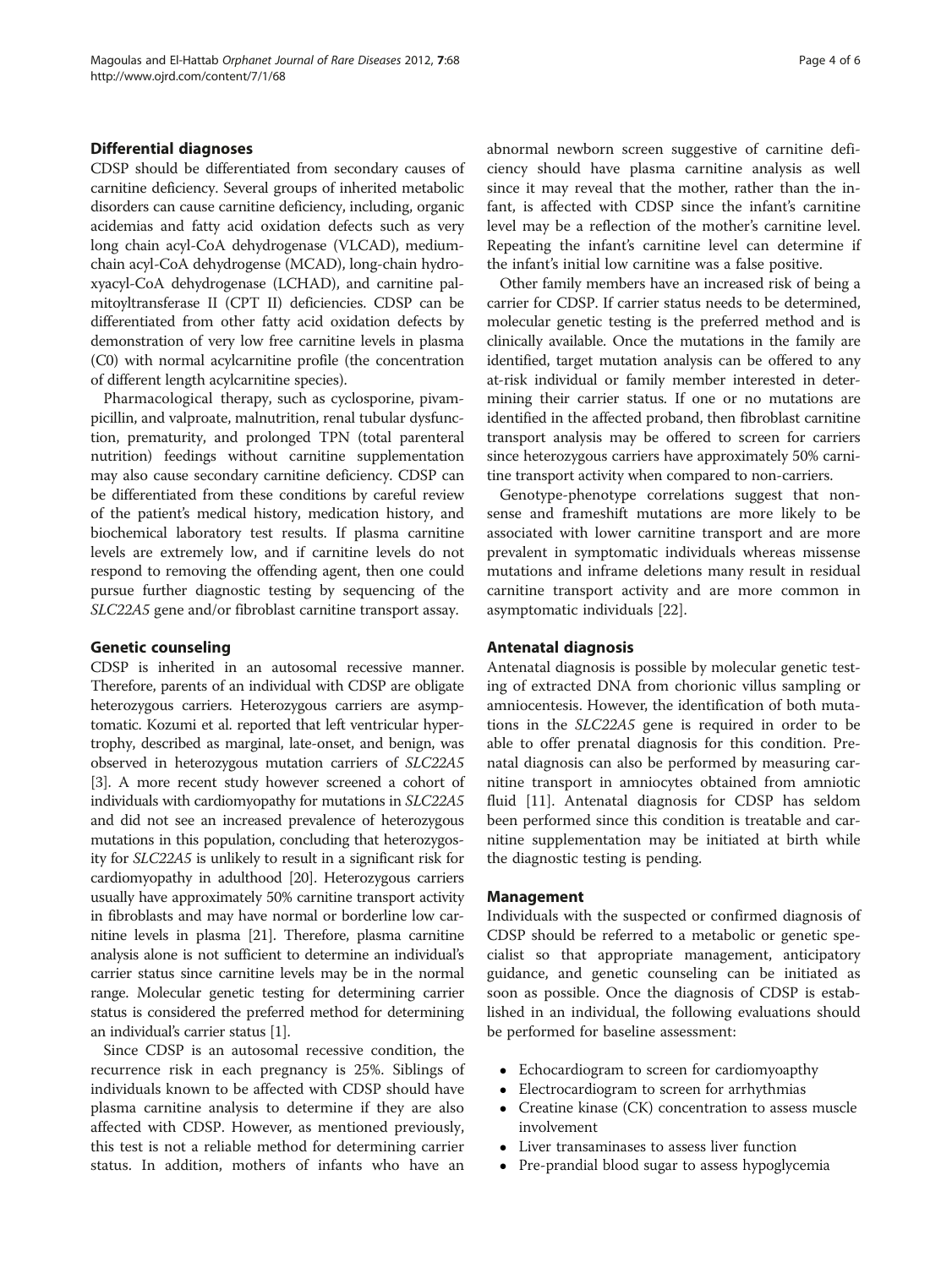The metabolic and myopathic manifestations of CDSP can be prevented by maintaining normal plasma carnitine levels. Primary treatment involves supplementation of oral levocarnitine (L-carnitine) at a dose of 50–400 mg/kg/day divided into three doses [\[2\]](#page-5-0). The exact dose of carnitine supplementation should be adjusted accordingly based on the individual's plasma carnitine level. While L-carnitine supplementation has relatively few side effects, high doses may result in increased gastrointestinal motility, diarrhea, intestinal discomfort, and/or the production of trimethylamine, which can result in a fishy odor [\[19](#page-5-0)]. Decreasing the carnitine dose may reduce this potential side-effect. If that does not improve the odor, then a course of oral metronidazole at a dose of 10 mg/kg/day for 7–10 days may be indicated.

Maintaining plasma carnitine levels will also reduce the risk of hypoglycemic episodes. Other ways to prevent hypoglycemic episodes in individuals with CDSP would include frequent feeding and avoiding fasting. If an individual with CDSP is hospitalized for hypoglycemia, or needs to fast because of a medical or surgical procedure, treatment with intravenous dextrose is recommended.

To date, there have been no formal surveillance guidelines for individuals with CDSP; however the following screening recommendations are suggested based on the author's experience (see Table 1):

- Echocardiogram and electrocardiogram annually during childhood and less frequently in adulthood. Individuals with cardiomyopathy should be referred to cardiology for further management and treatment.
- Plasma carnitine levels should be obtained and monitored frequently (after two weeks of each dose adjustment) until levels reach within the normal range. Once normalization is reached, periodic plasma carnitine analysis should be obtained twice a year in childhood and annually for adults.
- CK and liver transaminases measurement can be considered during acute illness.

Adult women with CDSP who are planning to or are pregnant should meet with a metabolic or genetic specialist ideally before conception to discuss management of carnitine levels during pregnancy. Pregnancy is a metabolically challenging state since energy consumption increases significantly during this period. In addition, women without CDSP typically have lower plasma carnitine levels during pregnancy [\[12](#page-5-0)]. Consequences of low plasma carnitine levels in women with CDSP may manifest as increased fatigability or worsening cardiac arrhythmia [\[1,8](#page-5-0)]. Therefore, plasma carnitine levels should be closely monitored during pregnancy recognizing that the dose may need to be increased during the pregnancy. Carnitine crosses the placenta during pregnancy and is metabolized to some extent by the placenta [[23\]](#page-5-0); however animal studies and the limited studies on humans have not demonstrated any teratogenic effects on the developing fetus in cases where the mother was supplemented with carnitine at standard doses [\[24](#page-5-0)].

## Prognosis

The prognosis for individuals with CDSP depends on the age, presentation, and severity of symptoms at the time of diagnosis. The infantile metabolic and childhood myopathic presentations of CDSP can be fatal if not treated early. Treatment with L-carnitine supplementation should be initiated as soon as possible before irreversible organ damage occurs. In addition, metabolic decompensation and skeletal and cardiac muscle functions improve after carnitine supplementation. The longterm prognosis is favorable as long as individuals remain on carnitine supplementation. Recurrent hypoglycemic attacks and sudden death from cardiac arrhythmia have been reported in several individuals who discontinued carnitine supplementation [[2,5,19,25\]](#page-5-0). These outcomes may have potentially been avoided with proper compliance of carnitine supplementation by the individual and directive and formidable counseling regarding the importance, efficacy, and necessity of prolonged carnitine supplementation by the healthcare provider.

### Unresolved questions

There are reports of individuals with the confirmed diagnosis of CDSP being asymptomatic. The limited literature

Table 1 Recommended clinical evaluations and management for individuals with systemic primary carnitine deficiency

| Evaluation at time of diagnosis                          | <b>Indication</b>                                                                         | Screening and surveillance                                                                                                                             |
|----------------------------------------------------------|-------------------------------------------------------------------------------------------|--------------------------------------------------------------------------------------------------------------------------------------------------------|
| Echocardiogram and<br>electrocardiogram                  | Screen for cardiomyopathy<br>and arrhythmias                                              | At time of diagnosis, then annually during childhood; less frequent in adulthood;<br>referral to cardiology if cardiomyopathy or arrhythmia are noted. |
| Creatine kinase (CK)                                     | Assess muscle involvement                                                                 | At time of diagnosis, then consider measurement during acute illness                                                                                   |
| Liver transaminases                                      | Assess liver function                                                                     | At time of diagnosis, then consider measurement during acute illness                                                                                   |
| Pre-prandial blood sugar                                 | Assess hypoglycemia                                                                       | At time of diagnosis, then as needed                                                                                                                   |
| Plasma carnitine level                                   | Assess carnitine deficiency and<br>monitor treatment                                      | Obtained and monitored frequently until levels reach within normal range.<br>Then obtain twice a year in childhood; annually in adulthood.             |
| Initiate referrals to genetic<br>or metabolic specialist | Confirmation of diagnosis,<br>molecular genetic testing, genetic<br>counseling, treatment | At time of diagnosis, then twice a year in childhood, annually in adulthood,<br>frequently during pregnancy                                            |